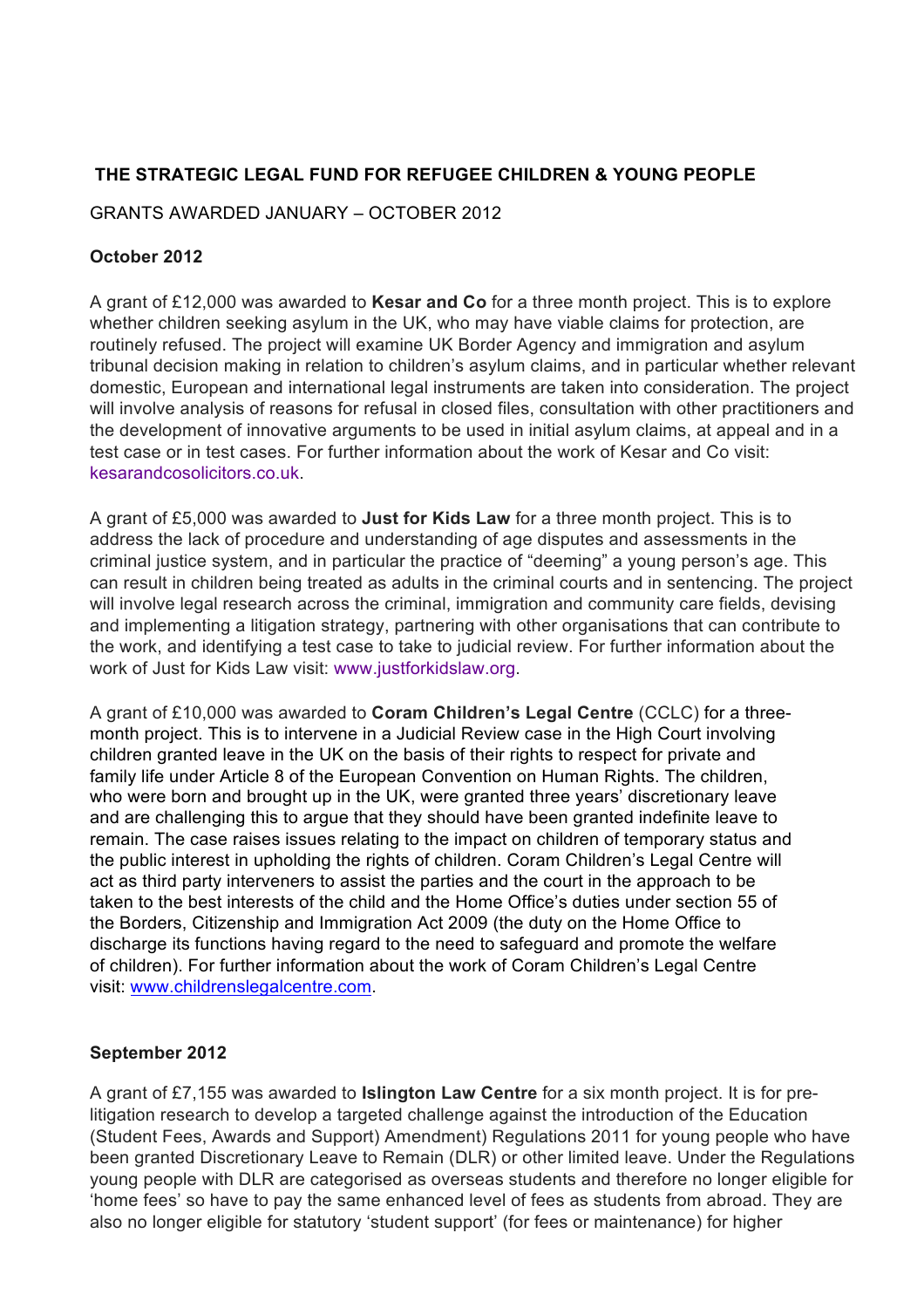education courses. The Law Centre will review existing evidence and case law, gather new material, formulate arguments, obtain Counsel's advice and identify possible claimants with a view to developing a test case or a class of test cases. For further information about the work of Islington Law Centre visit www.islingtonlaw.org.uk.

A grant of £6,217 was awarded to **Coventry Law Centre**, working with the **Centre for Human Rights in Practice at the School of Law, University of Warwick**, for a six month project. The project will undertake research on whether the return of minors to Afghanistan or Iraq, proposals for which are currently being developed by ERPUM (European Return Platform for Unaccompanied Minors), are or would be in accordance with the law, with a view to launching a challenge as and when the UK attempts to commence the removal of minors to these countries. For further information about the work of Coventry Law Centre and the Centre for Human Rights in Practice visit www.covlaw.org.uk and www2.warwick.ac.uk/fac/soc/law/chrp/.

### **July 2012**

A grant of £18,177 was awarded to the **Asylum Support Appeals Project** (ASAP), working in partnership with **Maternity Action** (MA) for a six month project. This is an extension to the grant awarded in March 2012 to increase access to accommodation and support provided under Section 4 of the Immigration and Asylum Act 1999 to pregnant women who have had their asylum claim refused. The grant will fund the commissioning and production of an expert report and, as necessary, work with midwives and advice agencies to identify claimants. For further information about the work of ASAP and MA visit: www.asaproject.org and www.maternityaction.org.uk.

A grant of £14,981 was awarded to the **Child Poverty Action Group** (CPAG) for a nine month project. The grant is to research and develop a challenge on the apparent discrimination faced by refugee families and young people in the administration of their claims for social security benefits i.e. the time it takes to decide on their claims. If successful this would bring about a change in the way that the Department of Work and Pensions (DWP) and HM Revenue and Customs administer claims. Work will include obtaining information on whether the responsible authorities have regard to their equality objectives, a review of relevant guidance and procedures, researching evidence of delays through an analysis of recent advice provided by CPAG and by working with organisations that work with refugee children families and young people, and identifying a case. For further information about the work of CPAG visit: www.cpag.org.uk.

### **June 2012**

A grant of £1,870 has been awarded to **The AIRE Centre** to fund four of its legal team to travel to Luxembourg to appear as the third-party intervener in a case to be heard by the Court of Justice of the European Union. The case concerns whether and under what circumstances it is lawful for the UK to return a separated asylum seeking child to another EU Member State where s/he first claimed asylum. The case is likely to be heard in autumn 2012. For further detail about the work of The AIRE Centre see www.airecentre.org.

A grant of £14,641 was awarded to **Bail for Immigration Detainees** (BID) for a six month project. This is an extension to the grant awarded in January 2012 to support strategic legal work on the separation of families by immigration detention by challenging specific UK Border Agency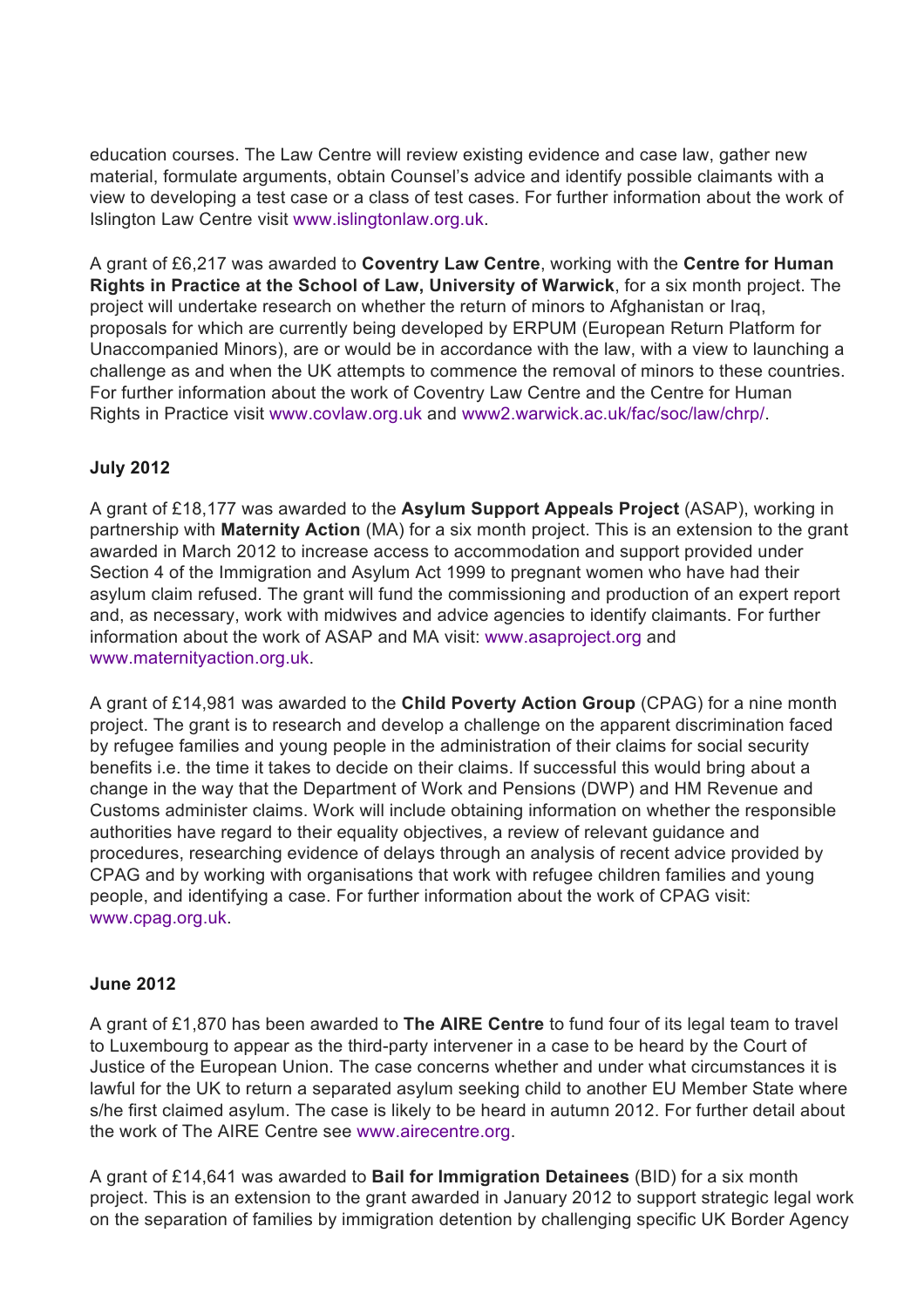policies and the legality of their practices. For further information about BID visit: www.biduk.org.

A grant of £12,747 was awarded to **Deighton Pierce Glynn**, which is working in partnership with **The Children's Society**, for a five month project. The project will investigate whether a London Borough complies with its statutory duties towards migrant care leavers under the Children Act 1989, as amended, with a focus on determining whether there are any discriminatory practices when compared to those provided to other care leavers. If there is evidence of systematic discrimination, Deighton Pierce Glynn will seek to develop a test case to challenge this. For further information about the work of Deighton Pierce Glynn and The Children's Society see www.deightonpierceglynn.co.uk and www.childrenssociety.org.uk.

### **May 2012**

A grant of £20,367 has been awarded to **Islington Law Centre** for a six month project. The grant is to fund the Law Centre to undertake pre litigation/research work with a view to developing challenges to the provisions of the Legal Aid and Sentencing and Punishment of Offenders (LASPO) Act 2012 which restricts legal aid for migrants and refugees. It starts from the premise that the Government's distinction between what constitutes immigration and asylum law, with legal aid continuing to be available for the latter, is flawed. The project will include an examination of current evidence from the passage of the LASPO Bill through parliament, gathering further evidence, consideration of legislation and case law, monitoring the drafting of the regulations, collating case studies and developing a strategic legal resource open to all. A collaborative approach is proposed, working with networks, other practitioners and NGOs to consider how to challenge the legal aid cuts and in evaluating a litigation strategy. The aim is to have a flexible evidence base ready that can be used in litigation and interventions when the Act comes into force, which can be used by Islington Law Centre and others. For further information about the work of Islington Law Centre visit www.islingtonlaw.org.uk.

### **April 2012**

A grant of £10,682 has been awarded to **Elder Rahimi Solicitors**, working in partnership with the **Howard League for Penal Reform**, for a three month project. The grant will fund research into the treatment by statutory agencies of children and young people who are recognised as refugees, asylum seekers, trafficking victims, and those who are separated from their parents or who have been granted discretionary leave to remain and who are in the criminal justice system. The research will be conducted with a view to identifying potential challenges including with reference to the Qualification Directive, general penal policy and Equalities duties. For further information about the work of Elder Rahimi Solicitors and The Howard League visit www.elderrahimi.co.uk and www.howardleague.org.

A grant of £9,638 has been awarded to **Harrow Law Centre** for a three month project. The grant is to fund the Law Centre, working with other local voluntary and community groups, to undertake research into schools' compliance with their statutory equalities duties towards children across four London boroughs. The work has a particular focus on asylum seeking and refugee children, and is to be undertaken with a view to developing a challenge which would result in a benchmark for equality standards in schools. For further information about the work of Harrow Law Centre visit harrowlawcentre.org.uk.

A grant of £8,330 has been awarded to the **Joint Council for the Welfare of Immigrants**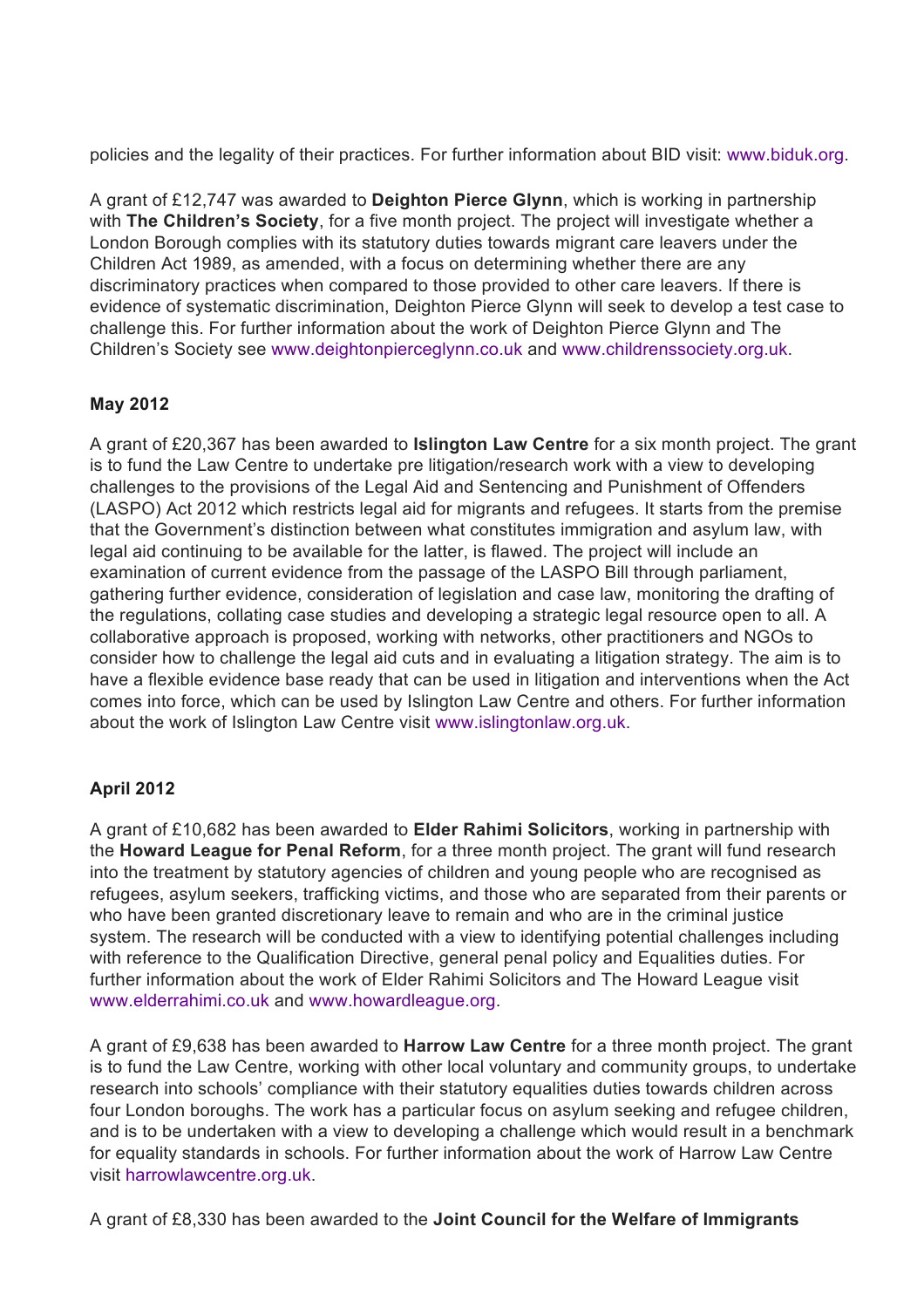(JCWI) for a four month project. This is to develop a challenge to the Immigration Rules which do not allow for the parents of children recognised as refugees to be admitted to the UK as family members, while allowing for the admission of the children of adult refugees. For further information about the work of JCWI visit www.jcwi.org.uk.

A grant of £17,716 was awarded to **The Public Law Project** (PLP) for a six month project. This is to gather evidence from across the country about local authority practice in supporting asylum seeking families that have no recourse to public funds and are not allowed to work and are destitute as a result. PLP will work with voluntary sector agencies to facilitate and develop challenges to unlawful practice. For further information about the work of PLP visit: www.publiclawproject.org.uk.

### **March 2012**

A grant of £3,082 has been awarded to the **Migrants' Law Project** (MLP). This is an extension to the grant awarded in February 2012, which was to fund **Refugee Action** (RA) to work in partnership with MLP on an intervention in the High Court in a case concerning delays in determining applications for support by destitute asylum seekers, who have made fresh claims submissions, pursuant to Section 4 of the Immigration and Asylum Act 1999. The High Court has now granted permission to intervene. The grant is to fund the work of MLP's solicitor in preparing for the intervention. For further information about MLP and Refugee Action visit: themigrantslawproject.org and www.refugee-action.org.uk

A grant of £9,042 has been awarded to the **Asylum Support Appeals Project** (ASAP), which is working in partnership with **Maternity Action** (MA) on a project which is initially for two months. The aim of the project is to increase access to accommodation and support provided under Section 4 of the Immigration and Asylum Act 1999 to pregnant women who have had their asylum claim refused. The grant will fund expert legal advice and the preparation of a litigation strategy, and research into the target group's profile and current practice by midwives, agencies and UKBA towards them. Depending on the outcome of this work, ASAP and MA may make a further application to the SLF to develop a legal challenge. For further information about ASAP and MA visit: www.asaproject.org and www.maternityaction.org.uk

A grant of £14,800 has been awarded to **Greater Manchester Immigration Aid Unit** (GMIAU) for a six month project. The project will involve, working with partner agencies, research into UKBA's implementation of Section 55 of the Borders, Citizenship and Immigration Act 2009 and consideration of the best interests of the child in relation to separated children seeking asylum, and whether this has made any difference to outcomes in such cases. There will be a focus on the apparent widespread grant of discretionary leave to remain, whether this provides a complete answer to children who have been found not to have protection needs and amounts to a "durable solution" as required by UKBA's own guidance and the United Nations Committee on the Rights of the Child (UNCRC). The research will inform whether a test case or a series of challenges can be developed. For further information about GMIAU visit: www.gmiau.org

### **February 2012**

A grant of £28,703 has been awarded to **Tower Hamlets Law Centre** for an eight-month project. The grant will be used to conduct research into how far local authorities in London are complying with their statutory duties to provide care and support for refugees and asylum